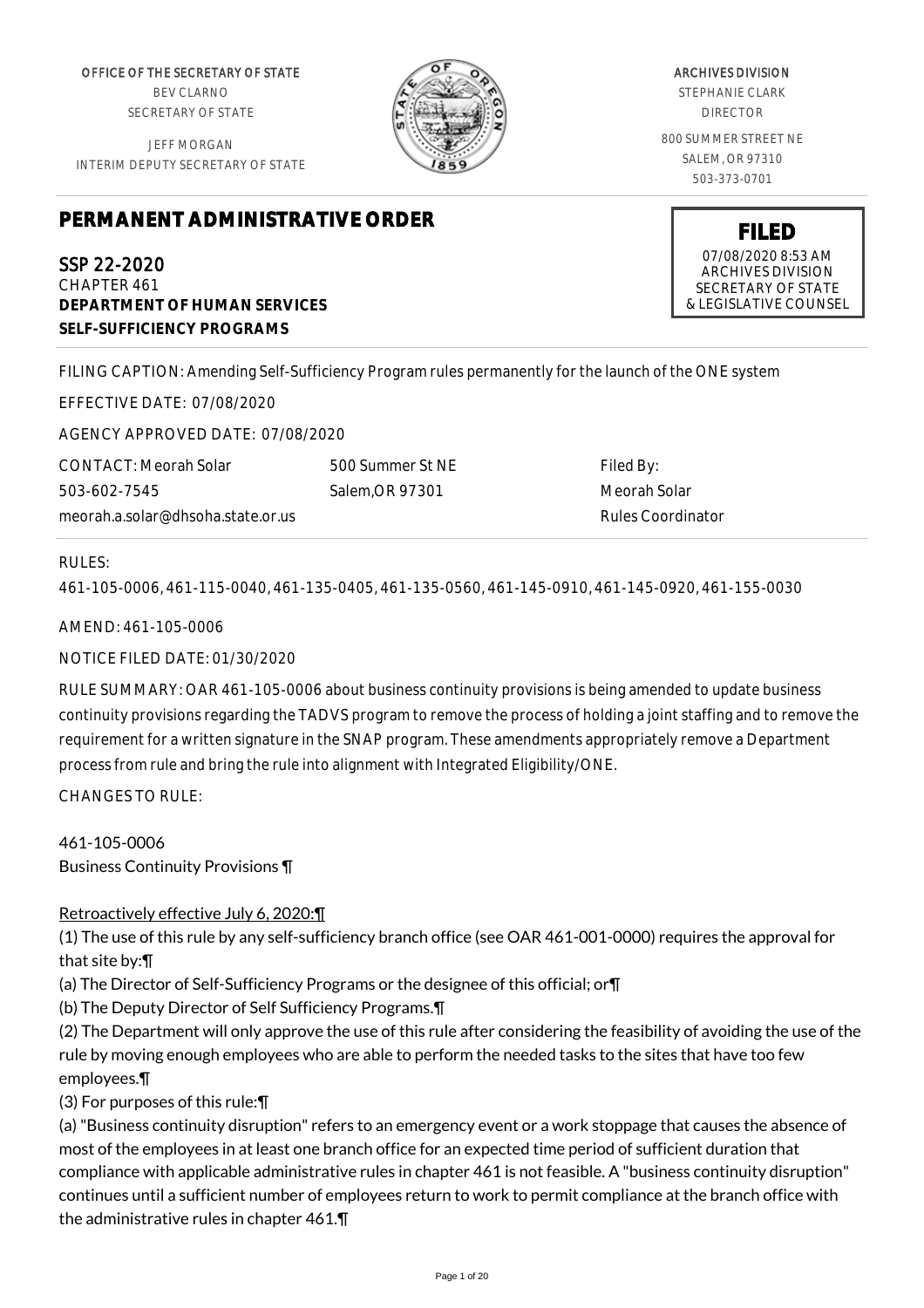(b) "Emergent need".¶

(A) In the ERDC program, the term "emergent need" refers to an individual who requires child care in order to work and who will lose this child care unless the application is processed promptly.¶

(B) In the SNAP program, the term "emergent need" refers to an individual who qualifies for expedited services under OAR 461-135-0575.¶

(C) In the medical assistance programs:¶

(i) The term "emergent need" refers to an individual reporting either of the following:¶

(I) A medical condition manifesting itself by acute symptoms of sufficient severity (including severe pain) such that the absence of immediate medical attention or medication may reasonably be expected to result in placing the health of the patient in serious jeopardy, serious impairment to bodily functions, or serious dysfunction of any bodily organ or part.¶

(II) A need for prompt processing of an application to secure provider services for mental health, substance abuse, or long-term care.¶

(ii) An individual does not need to document the "emergent need".¶

(D) In the REF and TANF programs, the term "emergent need" refers to a household that meets the requirements of one of the following subparagraphs:¶

(i) Countable income less than \$150 a month, and liquid resources that do not exceed \$100.¶

(ii) Gross income and resources that combined are less than the total of the household's monthly rent or mortgage, plus its utilities.¶

(iii) Liquid resources (see subsection (c) of this section) that do not exceed \$100 as well as being a destitute household of migrant and seasonal farmworkers (see OAR 461-001-0015) with little or no income at the time of application.¶

(E) In the TA-DVS program, the term "emergent need" refers to an individual with an immediate safety need.¶ (c) "Liquid resources" refers to cash on hand, a checking or savings account, a savings certificate, and a lump sum payment.¶

(4) During a business continuity disruption, a branch office issues DSNAP benefits as provided in OAR 461-135- 0491 to 461-135-0497 if the branch office is in a location authorized by the Food and Nutrition Service (FNS) during a disaster benefit period. This rule does not otherwise apply to the DSNAP program.¶

(5) Notwithstanding any other administrative rule in chapter 461, during a business continuity disruption under the authorization required in section (1) of this rule, a self-sufficiency branch office may use any or all of the following special provisions:¶

(a) Application process.¶

(A) Individuals qualifying as emergent need.¶

(i) In the ERDC, medical assistance, REF, and TANF programs, acceptance or processing by the Department of applications may be limited to individuals in emergent need.¶

(ii) In the SNAP program, processing of applications for new clients may be limited to individuals in emergent need.¶

# (iii) In the TA-DVS program, waive the requirement to jointly staff an application for TA-DVS benefits under OAR 461-135-1200.¶

(B) Application process for individuals without an emergent need.¶

(i) In the ERDC, REF, and TANF programs, each branch office using this provision may document a request for benefits by maintaining a dated list of the names of these new clients as well as social security numbers (if available). The Department will use these lists to establish the date of request for those clients who request assistance during the business continuity disruption and complete the application within 30 days after the conclusion of the business continuity disruption or by the deadline that applies under another program rule, whichever occurs later.¶

(ii) In the SNAP program, for a new client, each branch office using this provision may document a filing date by maintaining a file of completed filing pages (DHS 415Y or DHS 539F). The Department will schedule and conduct interviews with each client after the conclusion of the business continuity disruption.¶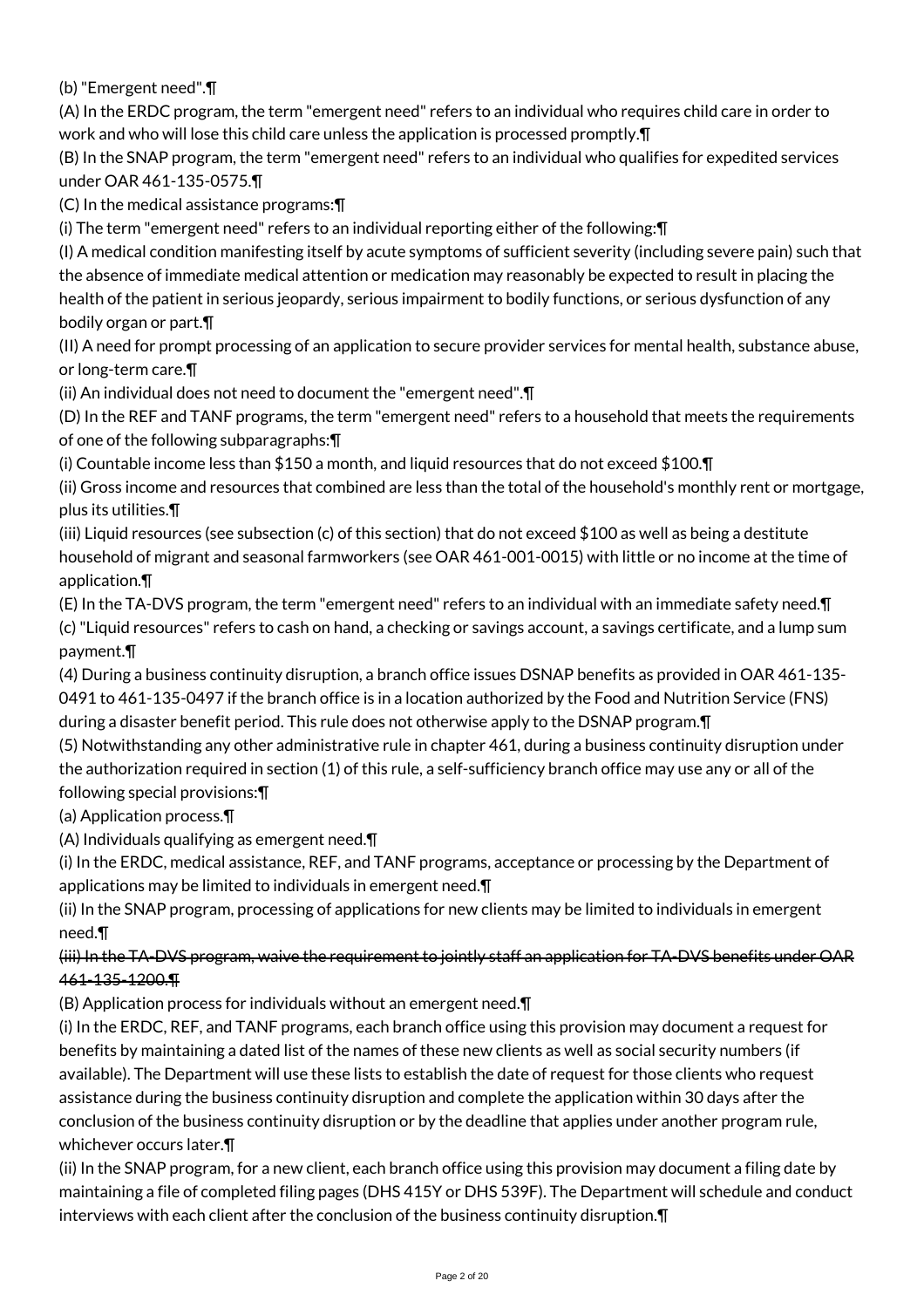(iii) In the medical assistance programs, each branch office should establish a date of request using OAR 461-115- 0030.¶

(iv) In the TA-DVS program, the Department may document a request for benefits by maintaining a dated list of the names of the applicants as well as social security numbers (if available). The Department will use this list to establish a date of requestfiling date for those clients who request assistance during the business continuity disruption. TAfter the conclusion of the business continuity disruption, the Department will schedule and conduct interviews with each client within two business days-after the conclusion of the business continuity disruption, or when an immediate safety need arises, whichever occurs sooner.¶

(b) Benefit levels. In the ERDC, REF, SFPSS, and TANF programs:¶

(A) Except as provided for REF in OAR 461-135-0900(4), a client, including a client in the Simplified Reporting System (SRS), may continue to receive benefits at the level in effect the day before the special provisions of this rule applied to the branch office.¶

(B) In the ERDC, SFPSS, and TANF programs, the Department may authorize a branch office to automatically extend certification periods for the duration of the business continuity disruption.¶

(C) Payments for support services (see OAR 461-001-0025) listed in a case plan (see OAR 461-001-0025) may continue at the level in effect the day before the special provisions of this rule applied to the branch office. The Department approves or denies any new request for a support services payment on a case by case basis.¶ (D) In the REF and TANF programs, for an emergent need household, the Department may issue a temporary benefit in the following amounts:¶

(i) \$200 for a single individual.¶

(ii) \$100 for each additional individual to a maximum payment of \$900.¶

(E) In the TA-DVS program, payments will be made to address immediate safety needs.¶

(c) Processing changes for current recipients. Except in the SNAP program, a branch office may suspend the processing of changes during the business continuity disruption.¶

(d) Redetermination of benefits issued in accordance with this rule; payments for supplemental benefits and establishment of overpayments. For each client who receives a benefit under the provisions of this rule, after the business continuity disruption ends:¶

(A) The Department will determine the correct benefit amount and either provide a supplemental payment or assess an overpayment as appropriate.¶

(B) In the SNAP program, the Department will make the determination about supplemental payments under paragraph (A) of this subsection within 10 days of the end of the business continuity disruption.¶

(e) In the SNAP program, in addition to the other processes described in this rule, the policies under this subsection may be implemented upon authorization by the Food and Nutrition Service (FNS). The Department notifies each affected branch office of the authorization and its effective dates prior to implementation.¶ (A) For a telephone request for a SNAP program application, the filing date (see OAR 461-115-0040) is the same as the date of request (see OAR 461-115-0030).¶

(B) A SNAP program applicant may receive a telephone interview without a Department determination that a branch office visit is a hardship to the applicant.¶

(C) An applicant requesting a SNAP program application via the telephone, meeting the expedited service criteria under OAR 461-115-0690, and whom the branch office must be able to identify may be interviewed and may provide an oral signature via the telephone after affirming all of the provided information is true and correct.¶ (i) If eligible for SNAP program benefits, the applicant is certified until the last day of the following month.¶ (ii) The applicant must sign and return a completed SNAP program application along with any requested verifications to the local branch office within 30 days.¶

 $\bigoplus$ :

 $(A)$  SNAP program benefits may be maintained at the current level and extended for two additional months when the Department receives FNS approval within any month described in the following situations:¶

(i) The last month of a certification period (see OAR 461-001-0000).¶

(ii) The month an Interim Change Report is due.¶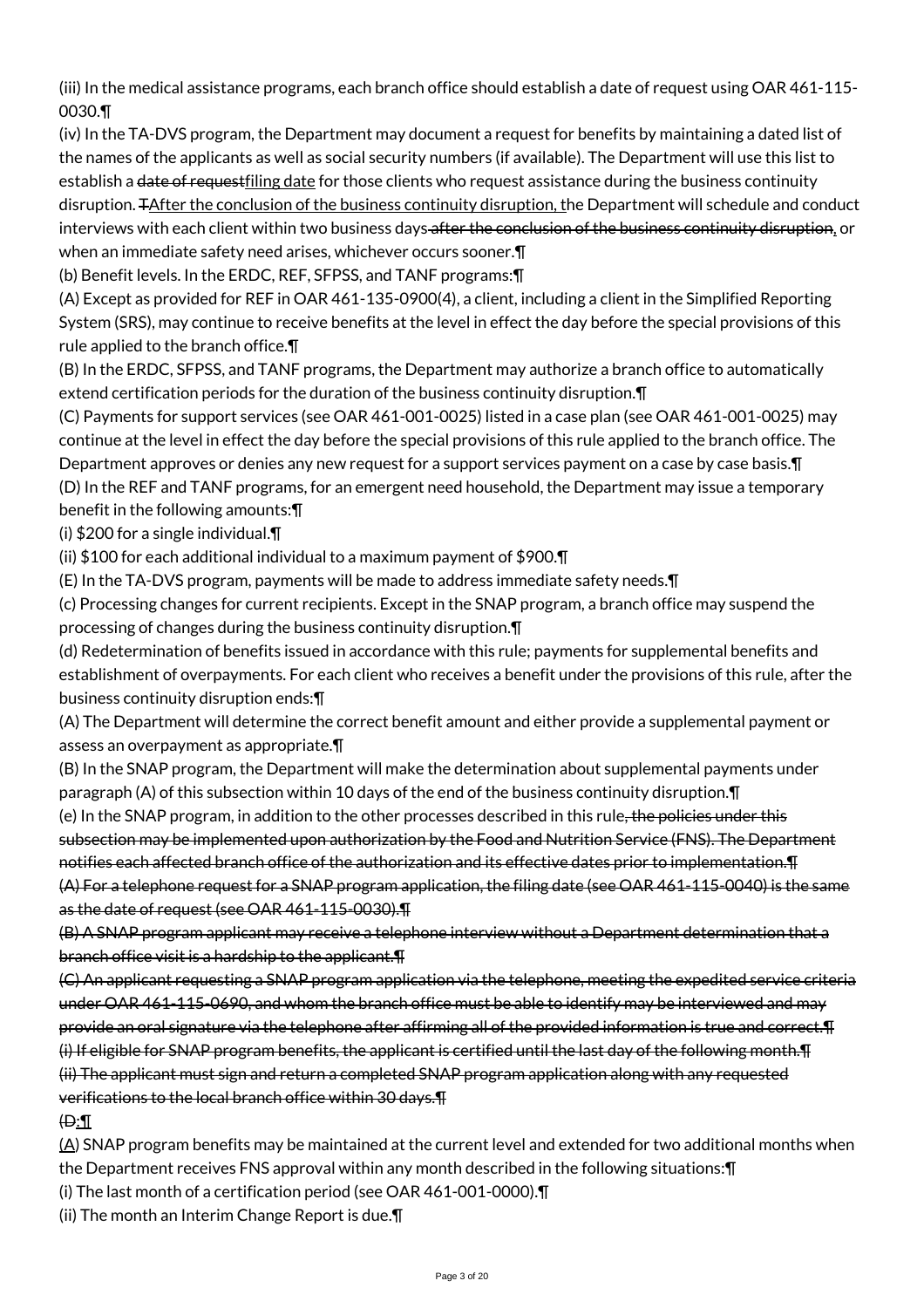(iii) The month a Transitional Benefit Alternative period ends.¶

(iv) The month a Monthly Change Report is due.¶

(EB) A client must report changes described in OAR 461-170-0011 by the last day of the month following the month in which the change occurred.¶

(6) Notwithstanding any other administrative rule in chapter 461, during a business continuity disruption with the approval of the Manager of Field Services for Aging and People with Disabilities (APD) or the designee of this official:¶

(a) A branch office may limit acceptance or processing of applications for long-term services to individuals in emergent need who do not yet have a placement or are at risk of losing their current one.¶

(b) An APD or AAA office may apply any exception in this rule for SNAP and Medicaid programs to the extent authorized.

Statutory/Other Authority: ORS 411.060, 411.404, 411.816, 412.014, 412.049, ORS 329A.500, 409.050 Statutes/Other Implemented: ORS 411.060, 411.404, 411.816, 412.014, 412.049, ORS 329A.500, 409.010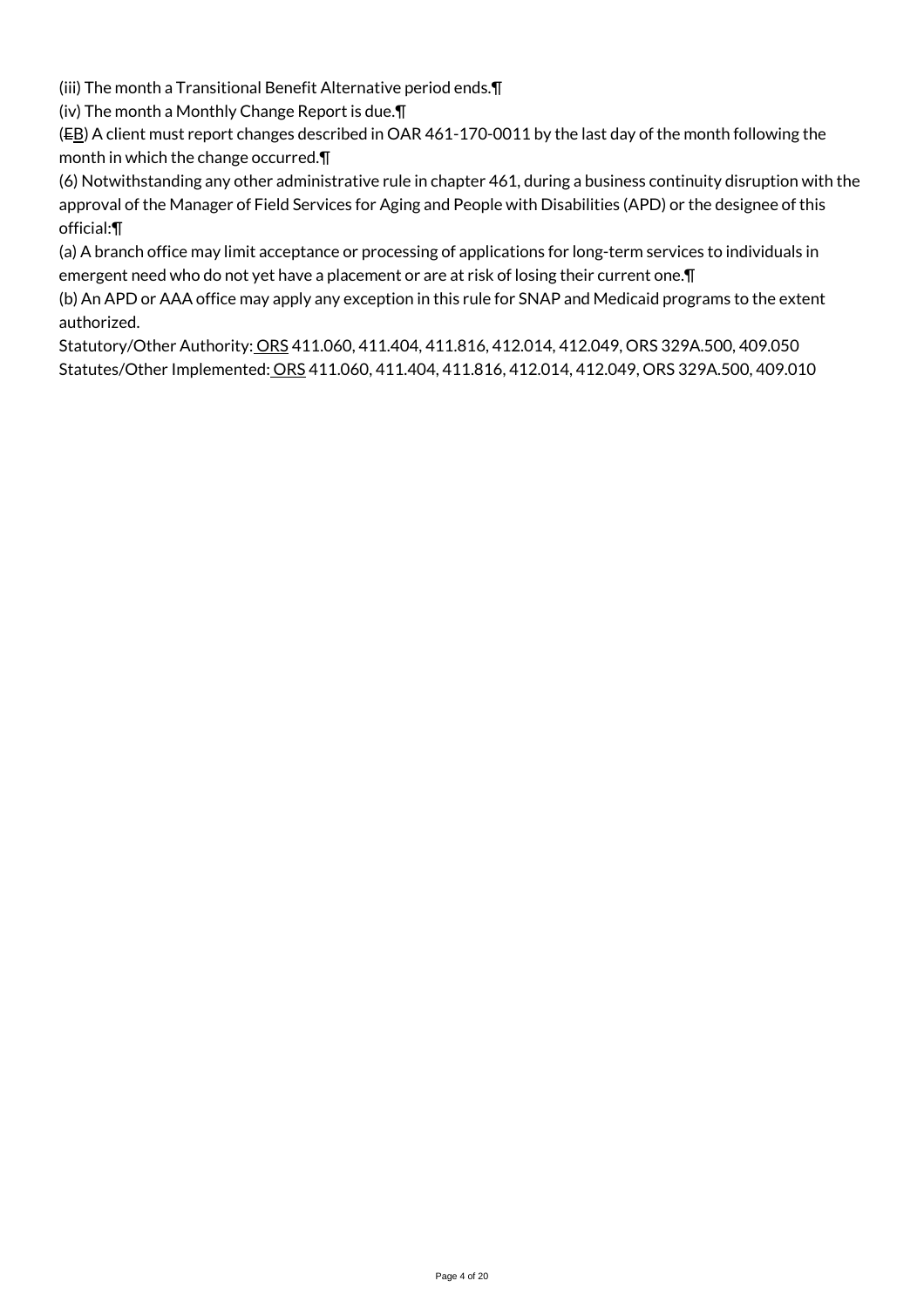#### AMEND: 461-115-0040

## NOTICE FILED DATE: 01/30/2020

RULE SUMMARY: OAR 461-115-0040 about the filing date in the REF, SNAP, and TANF programs is being amended to remove the requirement of a written signature when establishing a filing date. These amendments make it easier for individuals to establish a filing date and bring the rule into alignment with Integrated Eligibility/ONE.

CHANGES TO RULE:

461-115-0040 Filing Date; REF, SNAP, TANF ¶

## Retroactively effective July 6, 2020:¶

(1) In the REF, SNAP, and TANF programs, a filing group is entitled to establish a "filing date" on the date a member of the group requests benefits. The "filing date" establishes:¶ (a) The date for starting the application processing time frames.¶ (b) The date from which some effective dates are determined.¶ (2) In the REF and TANF programs, the "filing date" is established the date a signed written request for benefits is received by the Department. The written request must be a Department approved application that includes the applicant's name, address, and signature.¶ (3) In the SNAP program, the "filing date" is the date a signed written request for benefits is received by the

Department or by the Social Security Administration for filing groups applying in accordance with OAR 461-115- 0150. The written request may be a Department-approved form or other written materialmethod that includes the clieapplicant's name, address, and signature.

Statutory/Other Authority: ORS 409.050, 411.060, 411.070, 411.816, 412.006, 412.049 Statutes/Other Implemented: ORS 409.010, 409.050, 411.060, 411.070, 411.081, 411.087, 411.816, 411.825, 412.006, 412.049, 412.054, 412.064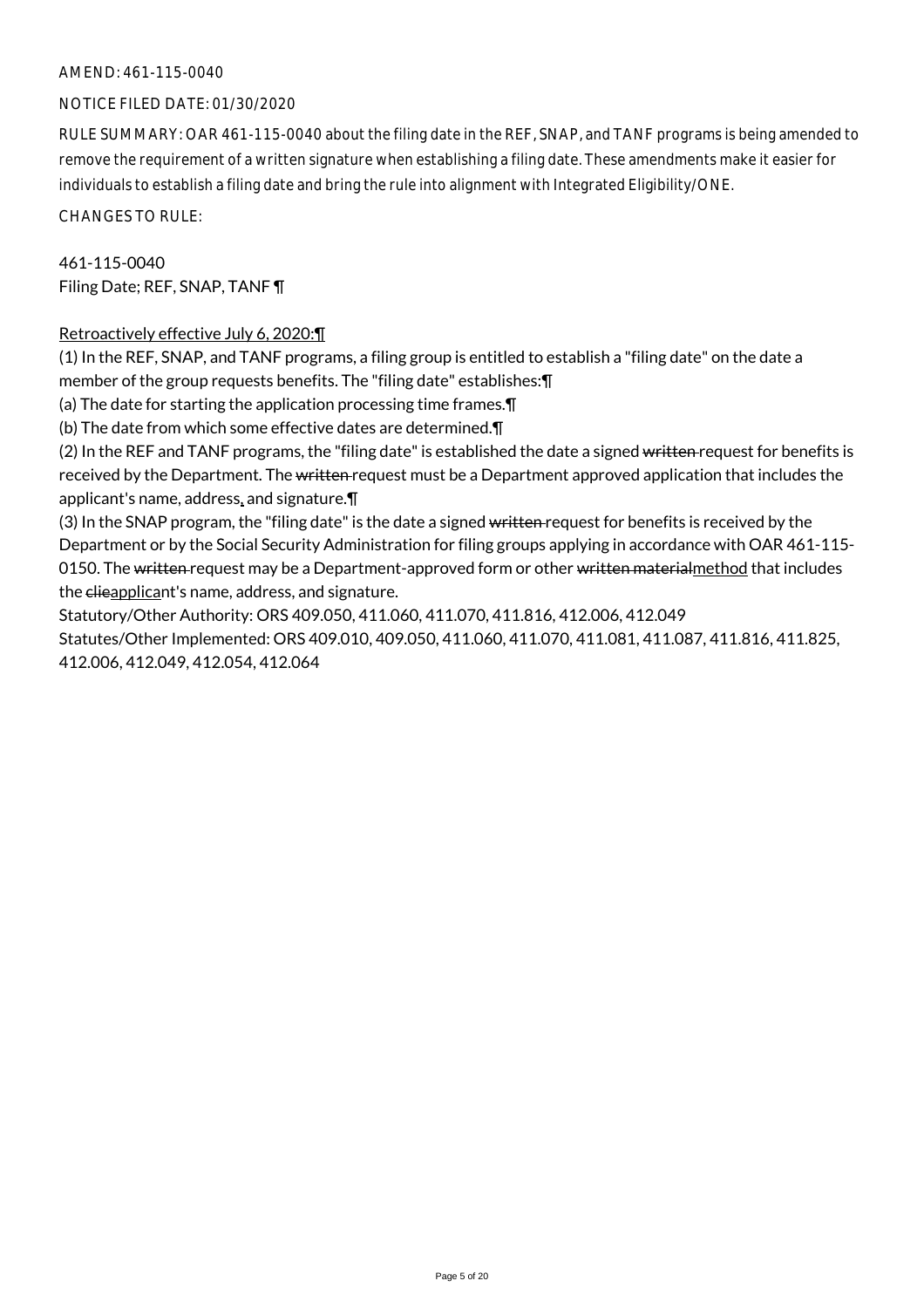## AMEND: 461-135-0405

## NOTICE FILED DATE: 01/30/2020

RULE SUMMARY: OAR 461-135-0405 about children in the Head Start Program who are also in the ERDC or TANF program is being amended to remove contracted child care for TANF participants. The rule also needs to be amended to reduce the \$27 copay for ERDC participants placed in a Head Start contracted slot to a \$0 copay. This amendment aligns the rule with Integrated Eligibility/ONE.

CHANGES TO RULE:

## 461-135-0405

Children in the Head Start Program; ERDC and TANF 1

## Retroactively effective July 6, 2020:¶

(1) Initial eligibility (see OAR 461-001-0000) for the ERDC program (see OAR 461-135-0400) or the TANF program (see OAR 461-135-0070) must be met prior to receiving child care under a contract between a Head Start agency and the Department.¶

(2) The following subsections apply when a child (see OAR  $461$ -001-0000) in the ERDC or TANF programs receives child care under a contract between a Head Start agency and the Department.¶

(a) The Head Start agency is considered the provider of child care.¶

(b) If the Head Start agency uses another provider for the child care, that provider must meet the requirements in OAR 461-165-0160 and following.¶

(c) The payment made by the Department on behalf of the child is made only to the Head Start agency. The child is ineligible for child care payments for care not provided under the contract between the Head Start agency and the Department.¶

(d) Once the Department makes a child care payment for the child under the contract, the child may not lose child care benefits until the next August 31, unless any of the following paragraphs apply:¶

(A) The child's caretaker (see OAR 461-001-0000) has been found ineligible for ERDC program benefits under OAR 461 135 0415 for failure to make a copayment.¶

(B) The caretaker was found ineligible because of inaccurate information provided to the Department or because information was withheld from the Department when eligibility was determined.¶

(C) The caretaker fails to meet the requirements of the locally-prepared agreement among the client and the Head Start program.¶

(D) The child is no longer attending a Head Start contracted program.¶

(E) The caretaker of the child voluntarily quits their job or causes their own dismissal and does not meet the "good cause" criteria set out in OAR 461-135-0070(2).¶

(F) The caretaker of the child is no longer employed and enrolls in school, unless the caretaker is:¶

(i) Continuing to actively seek employment during the hours the contracted Head Start program is operating; and¶

(ii) Available to work during the operating hours of the contracted Head Start program.¶

(G) In the TANF program:¶

(i) The case closes due to disqualification (see OAR 461-130-0330); or¶

(ii) The caretaker is not actively participating in an open case plan (see OAR 461-001-0025).¶

(H) The filing group (see OAR 461-110-0310 and 461-110-0350) no longer meets Oregon residency requirements under OAR 461-120-0010.¶

(e) Except as provided in subsection  $(f)$  of this section, f for any month in which the child is eligible to be served under a contract covered by this rule is receiving ERDC, the copayment is \$27.

# (f) For any month in which a child in a contract covered by this rule is eligible for and receiving TANF, the copayment is zero0.¶

(3) The Department will not make a child care payment for a child in a Head Start program if the child's caretaker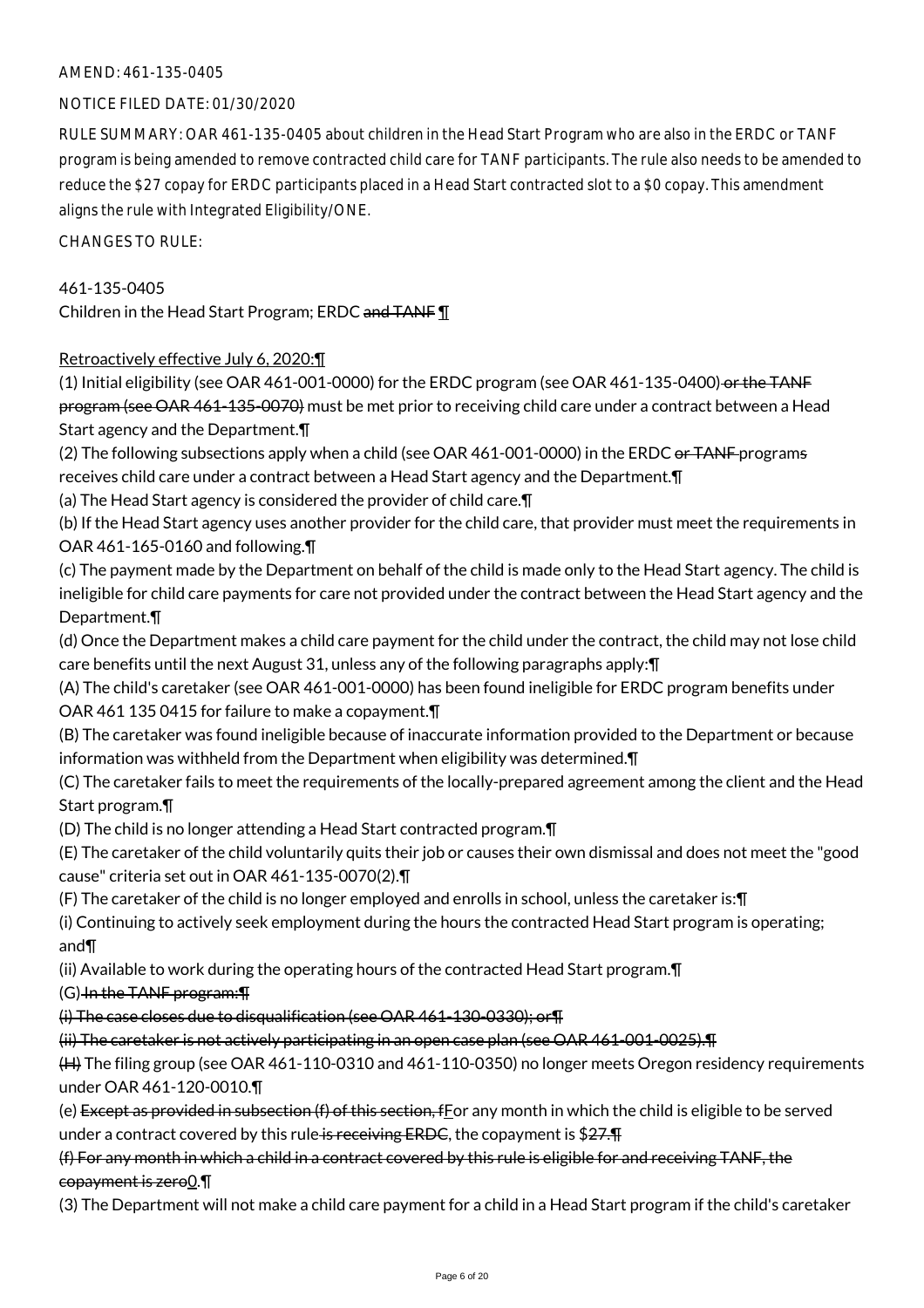has been found ineligible for ERDC program under OAR 461-135-0415 for failure to make a copayment. Statutory/Other Authority: ORS 409.050, 411.060, 411.116, 412.049, ORS 409.050 Statutes/Other Implemented: ORS 409.010, 409.050, 409.610, 411.060, 411.116, 411.122, 412.049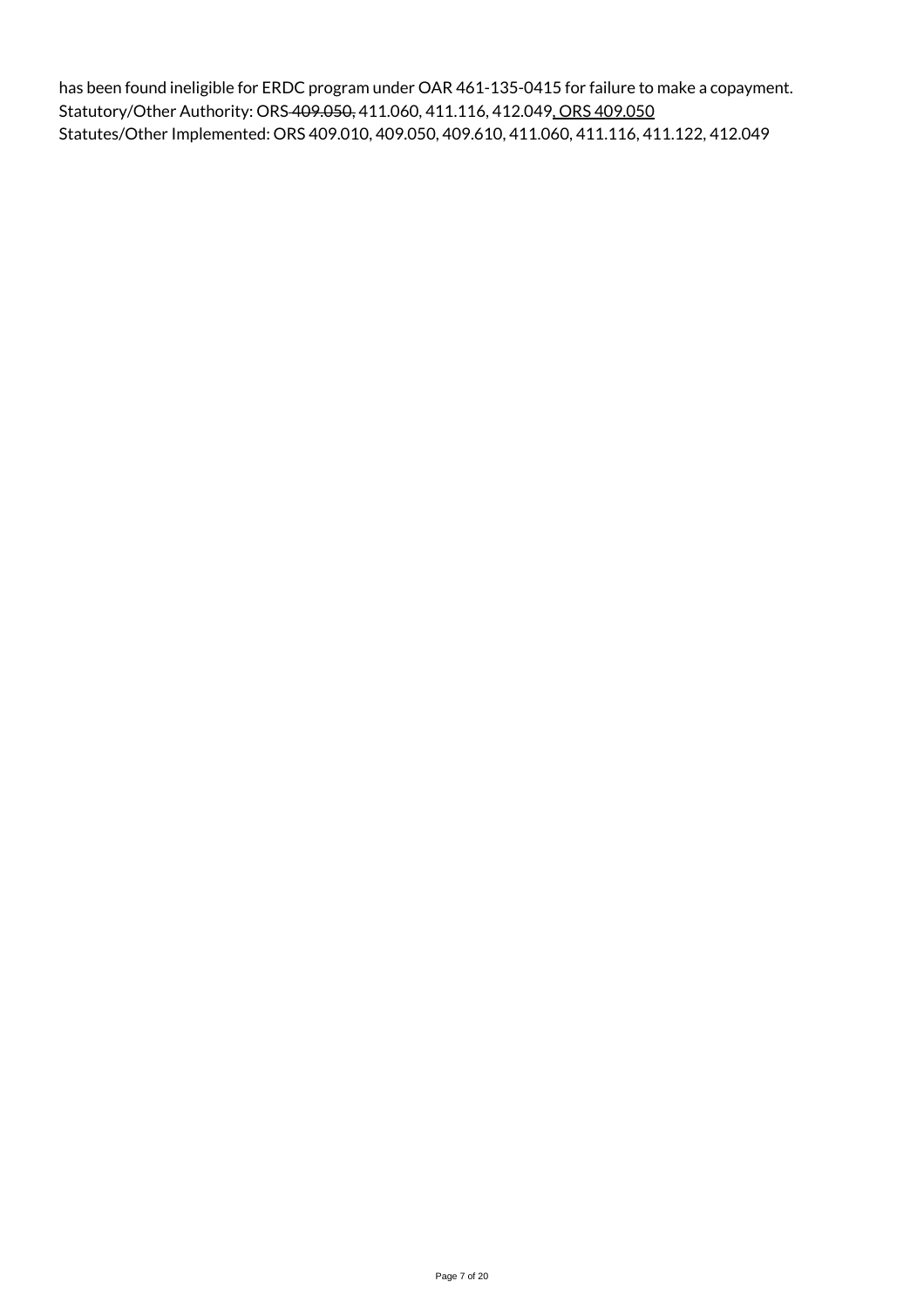## AMEND: 461-135-0560

#### NOTICE FILED DATE: 01/30/2020

RULE SUMMARY: OAR 461-135-0560 about fleeing felon and violators of parole, probation, and post-prison supervision in the REF, REFM, SNAP, and TANF programs is being amended to clarify definitions of each term and make clearer the Department's processes. These amendments make clear which of the federal choices Oregon selected and aligns the rule with that choice as well as with Integrated Eligibility/ONE.

#### CHANGES TO RULE:

#### 461-135-0560

Fleeing Felon and Violators of Parole, Probation, and Post-Prison Supervision; REF, REFM, SNAP, and TANF ¶

#### Retroactively effective July 6, 2020:¶

(1) An individual is ineligible for the REF, REFM, SNAP, and TANF programs if the individual is a fleeing felon or in violation of parole, probation, or post-prison supervision.¶

(2) A fleeing felon is an individual who knowingly flees to avoid either of the following:¶

(a) Prosecution or custody for a crime or attempt to commit a crime that is classifin individual is considered as a felony.¶

(b) Confinement following conviction of a felony.¶

(3) For purposes of this rule, the crime must be considered a felony under the laws of the place from which the person is fleeing or, in the case of New Jersey, a high misdemeanor under the law of New Jersey.¶ (4) In the REF, REFM, and TANF programs:¶

(a) An individual is in violation of parole, probation, or post-prison supervision if the Department receives a report of this violation from a local, state, or federal corrections agency or court responsible for supervision of the individual. The violation continues until the Department receives a report from the corrections agency or court that the individual is no longer in violation.¶

(b) If there is a pending arrest warrant for an individual for a felony, a high misdemeanor under the law of New Jersey, or a violation of parole, probation, or post-prison supervision, the individual is ineligible under this rule if the individual is aware of the arrest warrant and has not provided the Department with evidence on request that the individual made a substantial effort within his or her ability to resolve the warrant.¶

(5) In the SNAP program: fleeing felon when a law enforcement officer acting in their official capacity presents a warrant conforming to one of the following National Crime Information Uniform Offense Classification (NCIC) Codes: ¶

(a) Escape (4901),¶

(b) Flight to Avoid (prosecution, confinement, etc.) (4902), or¶

(c) Flight-Escape (4999).¶

(a3) An individual is considered in violation of parole, probation, or post-prison supervision if the Department verifies thereceives a report of this violation from a local, state, or federal corrections agency or court responsible for supervision of the individual. The violation continues until the Department receives a report from the corrections agency or court that the individual is no longer in violation.¶

(b) If there is a pending arrest warrant for an individual for a felony, a high misdemeanor under the law of New Jersey, or a violation of parole, probation, or post-prison supervision, the individual is ineligible under this rule if a law enforcement officer acting in their official capacity presents a warrant conforming to one of the following National Crime Information Center Uniform Offense Classification (NCIC) Codes and is actively seeking the individual:¶

(A) Escape (4901);¶

(B) Flight to Avoid (pro and the law enforcement agency is actively seeking the individual.¶

(4) For purposes of this rule, "actively seeking" is defined as one of the following: ¶

(a) A Federal, State, or local law enforcement agency presents a felony arrest warrant conforming to one of the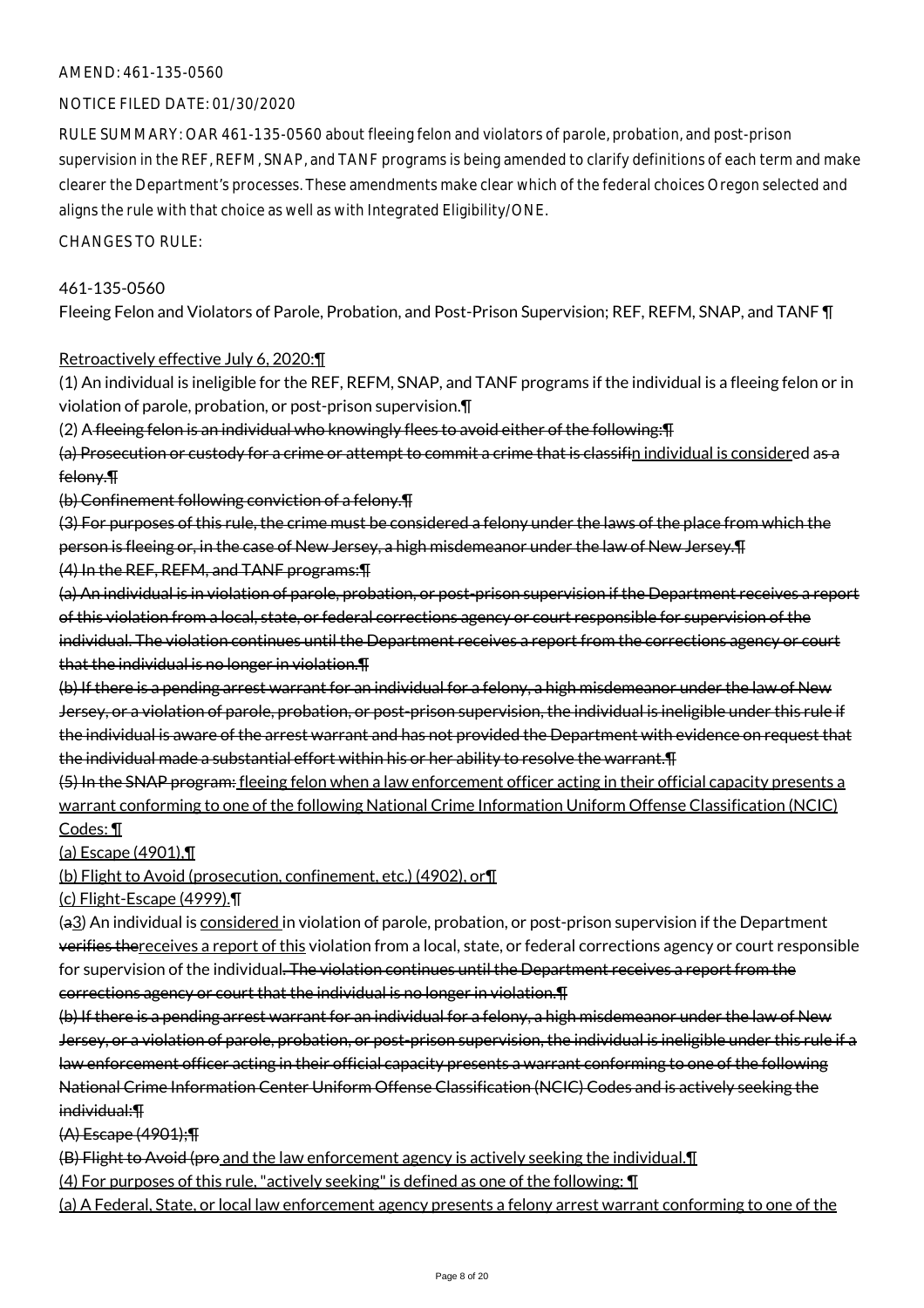NCIC codes in secution, confinement, etc.) (4902); or¶

(C) Flight-Escape (4999). 2 of this rule; or ¶

(eb) If an individual self discloses an outstanding felony warrant or a violation of parole, probation, or post-prison supervision, the following must be verified with law enforcement issuing the felony warrant:¶

(A) There is an outstanding felony warrant for the individual by a federal, state, or local law enforcement agency, and the underlying cause for the warrant is for committing or attempting to commit a crime that is a felony under the law of the place from which the individual is fleeing or a high misdemeanor under the law of New Jersey; [1 (B) The individual is aware of, or should reasonably have been able to expect that, the felony warrant has already or would have been issued;¶

(C) The individual has taken some action to avoid being arrested or jailed; and¶

(D) The federal, state, or local law enforcement agency is actively seeking the individual.¶

(6) An individual is no longer considered a fleeing felon if the arrest warrant is no longer pending or the individual provides the Department with evidence that the individual made a substantial effort within his or her ability to resolve the warrantA court, Federal, State, or local law enforcement agency intends to arrest an individual for a parole or probation violation within:¶

(A) 20 days from the date the Department was notified of the parole or probation violation, or¶

(B) 30 days from the date the Department requests information from the law enforcement agency verifying that they intend to arrest the individual.

Statutory/Other Authority: ORS 409.050, 411.060, 411.816, 412.049

Statutes/Other Implemented: ORS 409.010, 411.060, 411.816, 412.049, 7 CFR 272.1, 7 CFR 273.11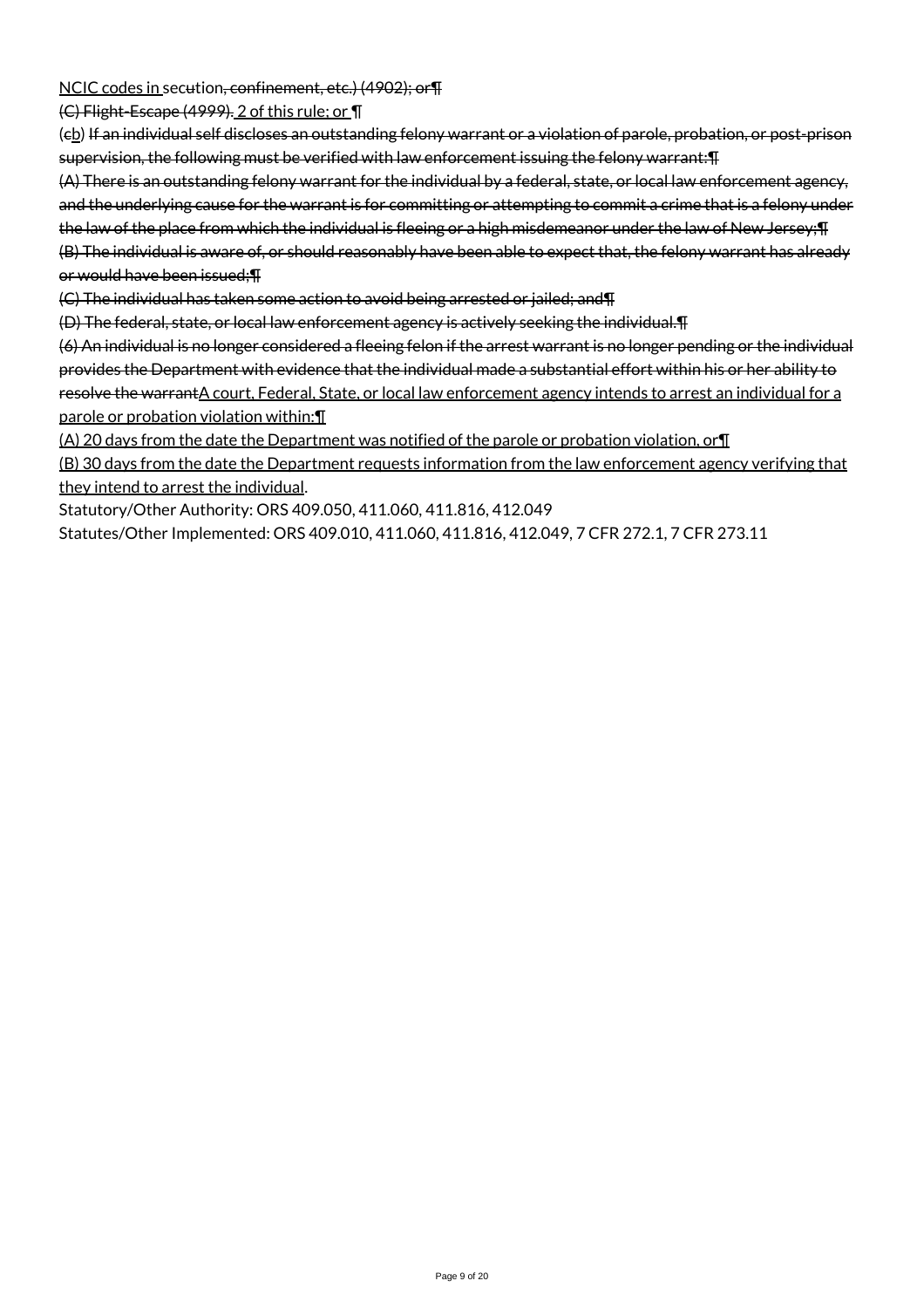#### AMEND: 461-145-0910

## NOTICE FILED DATE: 01/30/2020

RULE SUMMARY: OAR 461-145-0910 about self-employment for programs other than OSIP, OSIPM, and QMB is being amended to include the SNAP program in this rule and add a self-employment tax filing provision to the definition of self-employment. It is also being amended to change four criteria used as another way to evaluate whether someone is treated as self-employed. These changes closer align the programs subject to the rule and align the rule with Integrated Eligibility.

 $CHANGFS TO RIIF$ 

461-145-0910 Self-Employment; General; Not OSIP, OSIPM, or QMB 1

#### Retroactively effective July 6, 2020:¶

(1) Self-employment income is income resulting from an individual's business, trade, or profession, rather than from a salary or wage paid by an employer. An individual is considered self-employed if the individual meets the criteria in sections (2) or (3) of this rule. Except as noted in section (3) of this rule, for all programs except SNAP, when an individual has established a corporation, determine if the individual is self-employed according to section (2) of this rule. If the individual has more than one self-employment business, trade, or profession, the income from each is determined separately.¶

(2) Except as provided in OAR 461-145-0250(1), an individual is self-employed for the purposes of this division of rules if the individual:¶

 $\frac{1}{2}$  meets the requirements of one or more of (a), (b), or (c):  $\P$ 

(a) Files taxes as self-employed for their business on their personal taxes.¶

 $\underline{b}$ ) Is considered an independent contractor by the business that employs the individual; or. If

(bc) Meets at least four of I the following criteria: \[

 $(A)$  Is engaged in an enterprise for the purpose of producing income. $\P$ 

(B) Is responsible for obtaining or providing a service or product by retaining control over the means and manner of providing the work or services offered.¶

(C) Is principally responsible for the success or failure of the business operation by assuming the necessary

business expenses and profit or loss risks connected with the operation of the business, and has the authority to hire and fire employenot required by the business to complete an IRS W-4 form; I

(B) Is not required to pay federal income tax or FICA payments from their paycheck(s);¶

(C) Liability or worker's compensation insurance for the individual is not paid by the business;¶

(D) Meets at least one of the following:¶

(i) Creates or provides to perform the labor or services.¶

(D) Is not required to complete an IRS W-4 form for an employer and is not required to have federal income tax or FICA payments withheld from a pay check.¶

(E) Is not covered under an employer's liability or workers' compensation insurance policyhe products or services they sell, or¶

(ii) Sets the price for the products or services they sell;¶

(E) Is responsible for the business expense and losses; and¶

(F) Receives profits from the business.¶

(3) Notwithstanding section (2) of this rule:¶

(a) Homecare Workers (see OAR 411-031-0020) paid by the Department are not self-employed.¶

(b) Child care providers (see OAR 461-165-0180) paid by the Department, adult foster home providers (see OAR

411-050-0602) paid by the Department, realty agents, and individuals who sell plasma, redeem beverage

containers, pick mushrooms for sale, or engage in similar enterprises are considered to be self-employed.¶

(4) In the ERDC, REF, SNAP, and TANF programs, self-employment income, including income from a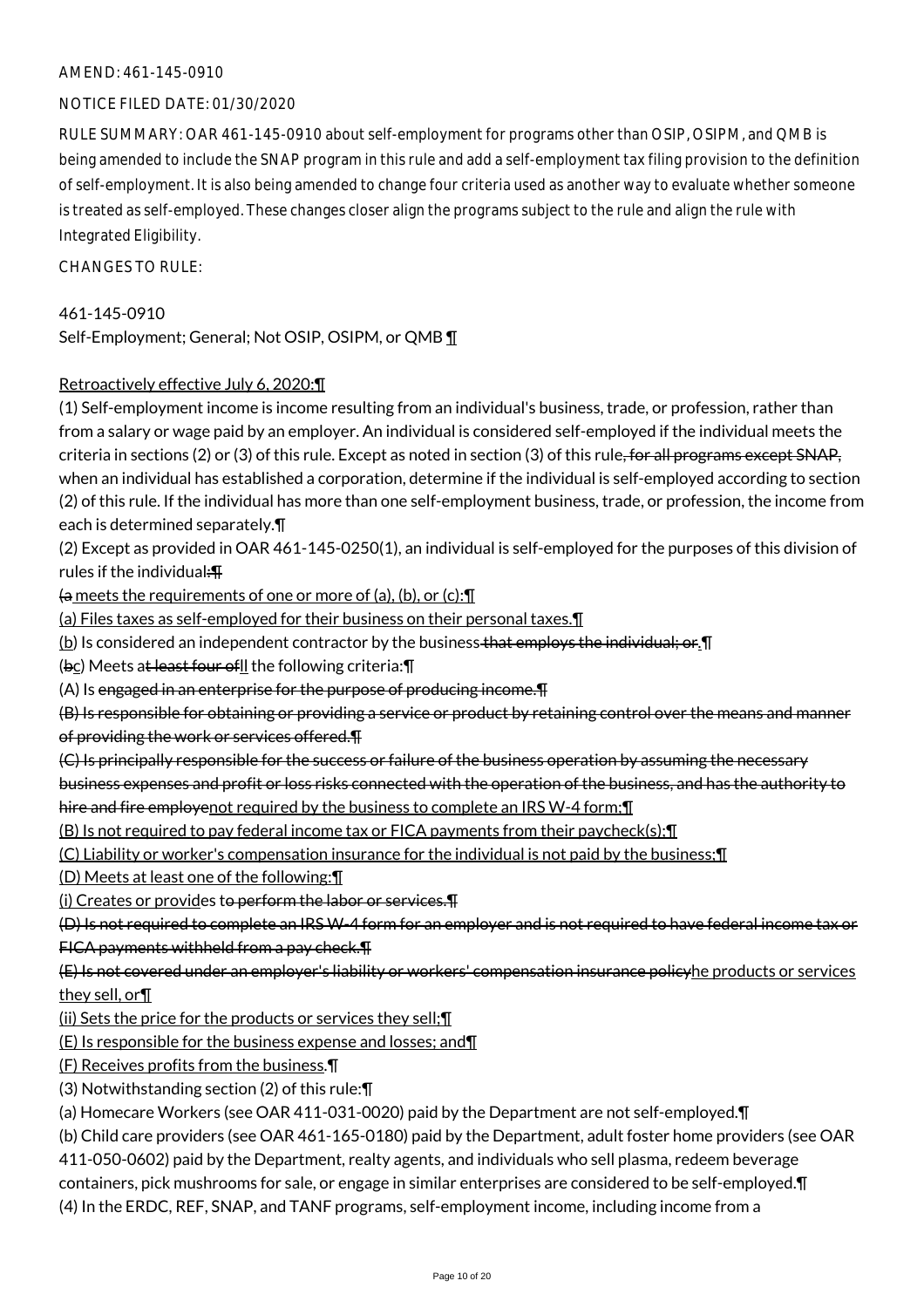microenterprise (see OAR 461-001-0000), is counted prospectively to determine eligibility (see OAR 461-001- 0000) as follows:¶

(a) Self-employment income is annualized when it is:¶

(A) Received during less than a 12-month period but is intended as a full year's income.¶

(B) From a business that has operated for a full year and the previous year is representative of what the income and costs will be during the budget month.¶

(b) Except in the ERDC program, self-employment income is treated as anticipated income when a financial group (see OAR 461-110-0530) begins self-employment and is unable to determine what the income and costs will be

during the budget month.¶

(5) In the REFM program:¶

(a) Self-employment income is counted only if received in the month of application.¶

(b) If self-employment income counted in the month of application puts the applicant over the income limits for REFM, the income is calculated according to section (4) of this rule.¶

(6) When determining the amount of countable (see OAR 461-001-0000) self-employment income, use gross receipts and sales, including mileage reimbursements, before costs.

Statutory/Other Authority: ORS 409.050, 411.060, 411.070, 411.404, 411.816, 412.006, 412.049, 413.085, 414.685

Statutes/Other Implemented: ORS 409.010, 409.050, 411.060, 411.070, 411.404, 411.816, 412.006, 412.049, 413.085, 414.685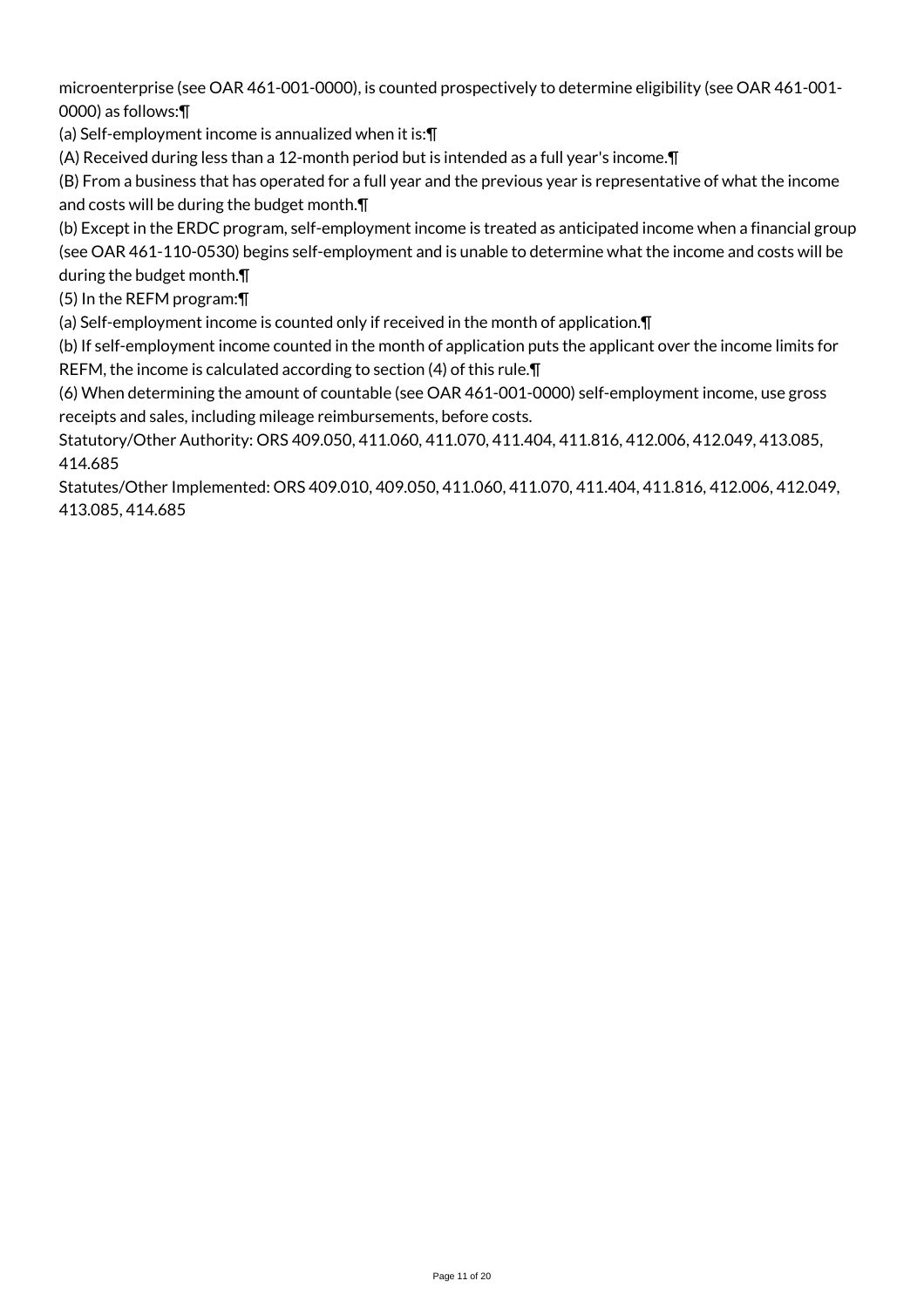## AMEND: 461-145-0920

## NOTICE FILED DATE: 01/30/2020

RULE SUMMARY: OAR 461-145-0920 about self-employment costs that are excluded to determine countable income is being amended to include DSNAP costs for self-employment. This amendment aligns the rule with Integrated Eligibility.

CHANGES TO RULE:

## 461-145-0920

Self-Employment; Costs That Are Excluded To Determine Countable Income ¶

(1) This rule explains how to determine which costs are excluded from gross self-employment income and is retroactively effective July 6, 2020.¶

(2) In all programs except the DSNAP, OSIP, OSIPM, and QMB programs, unless prohibited by section (4) of this rule, and subject to the provisions of sections  $(67)$  and  $(78)$  of this rule and OAR 461-145-0930, the necessary costs of producing self-employment income are excluded from gross sales and receipts including, but not limited to:¶

(a) Labor (wages paid to an employee or work contracted out).¶

(b) Materials used to make a product.¶

(c) In the SNAP program - principal and interest paid to purchase income-producing property (see OAR 461-001- 0000), such as real property, equipment, or capital assets. In all other programs, interest paid to purchase incomeproducing property, such as equipment or capital assets.¶

(d) Insurance premiums, taxes, assessments, and utilities paid on income-producing property.¶

(e) Service, repair, and rental of business equipment, including motor vehicles, and property that is owned, leased, or rented.¶

(f) Advertisement and business supplies.¶

(g) Licenses, permits, legal, or professional fees.¶

(h) Transportation costs at 20 cents per mile, if the cost is part of the business expense. Commuting expenses to and from the worksite are not part of the business expense.¶

(i) Charges for telephone service that are a necessary cost for self-employment.¶

(j) Meals and snacks provided by family day care providers for children in their care, except the provider's own children. The actual cost of the meals is used if the provider can document the cost. If the provider cannot document the actual cost, the USDA meal reimbursement rates are used.¶

(k) Materials purchased for resale, such as cosmetic products.¶

(L) For newspaper carriers, the cost of newspapers, bags, and rubber bands.¶

(3) In the OSIP, OSIPM, and QMB programs, unless prohibited by section (5) of this rule, and subject to the provisions of sections ( $67$ ) and ( $78$ ) of this rule and OAR 461-145-0930, the necessary costs of producing selfemployment income are excluded from gross sales and receipts including, but not limited to:¶

(a) Advertising.¶

(b) Car and truck expenses.¶

- (c) Commissions and fees.¶
- (d) Contract labor.¶
- (e) Depletion.¶
- (f) Depreciation.¶
- (g) Employee benefit programs.¶
- (h) Insurance, other than health.¶
- (i) Mortgage interest.¶
- (j) Legal and professional services.¶
- (k) Office expenses.¶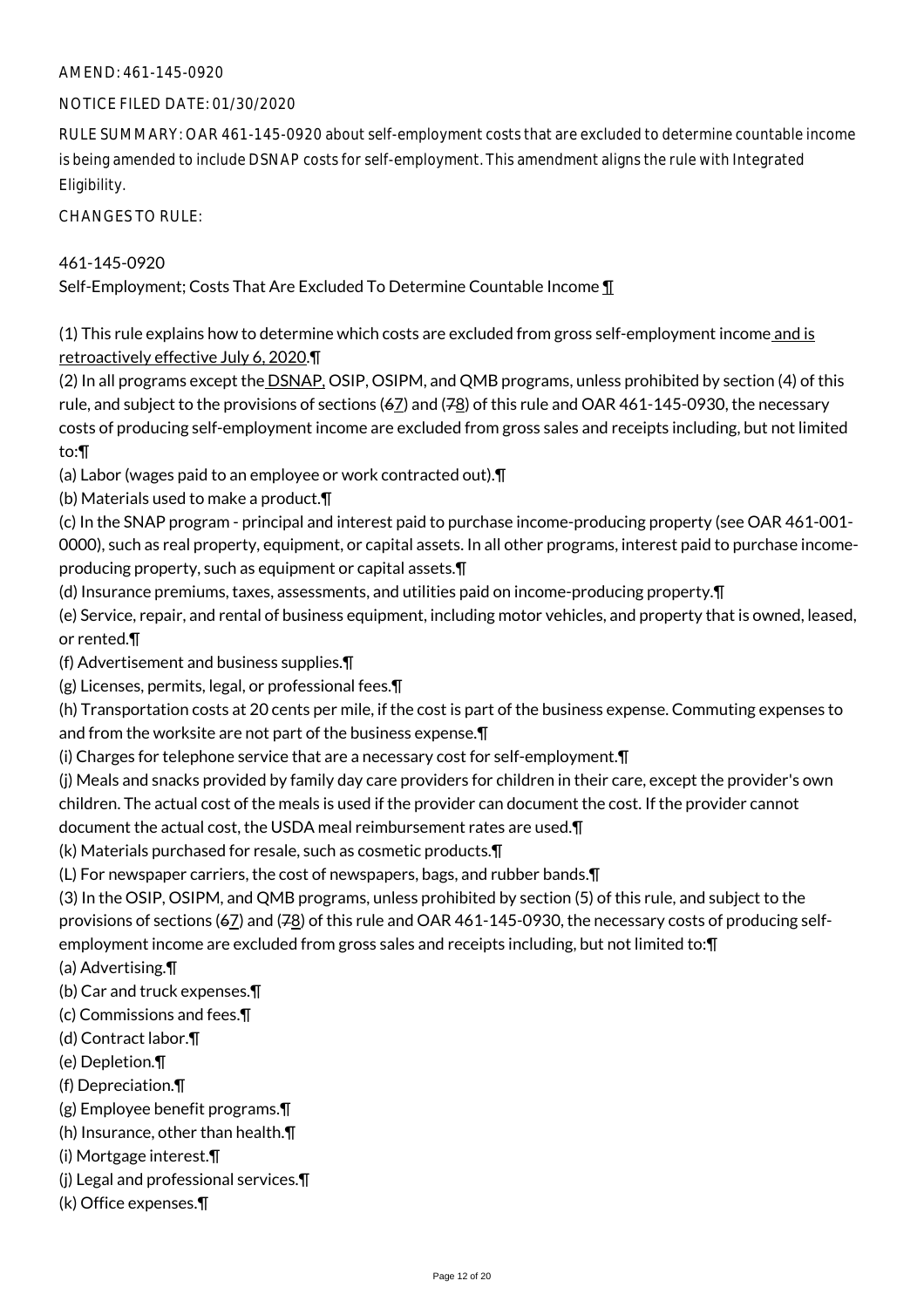(L) Pension and profit-sharing plans.¶

(m) Rent or lease of vehicles, machinery, equipment, and other business property.¶

(n) Repairs and maintenance.¶

(o) Supplies.¶

(p) Taxes and licenses.¶

(q) Travel, meals, and entertainment.¶

(r) Utilities.¶

(s) Wages, less employment credits.¶

(t) Meals and snacks provided by family day care providers for children in their care, except the provider's own children. The actual cost of the meals is used if the provider is able to document the cost. If the provider is unable to document the actual cost, the USDA meal reimbursement rates are used.¶

(u) Materials purchased for resale, such as cosmetic products.¶

(v) For newspaper carriers, the cost of newspapers, bags, and rubber bands.¶

(4) In all programs except the OSIP, OSIPM, and QMB programs, the following costs are not excluded from gross sales and receipts:¶

(a) Business losses from previous months.¶

(b) Except in the SNAP program, payments on the principal of the purchase price of income-producing real estate and capital assets, equipment, machinery, and other durable goods.¶

(c) Federal, state, and local income taxes, draws or salaries paid to any financial group member, money set aside for personal retirement, and other work-related personal expenses, such as transportation, personal business, and entertainment expenses.¶

(d) Depreciation. For purposes of this section, "depreciation" means a prorated lessening of value assigned to a capital asset (see OAR 461-001-0000) based on its useful life expectancy and initial cost.¶

(e) Costs related to traveling to another area to seek business when there is no reasonable possibility of deriving income from the trip.¶

(f) Interest or fees on personal credit cards.¶

(g) Personal telephone charges.¶

(h) Shelter or utility costs associated with the individual's home, except as authorized by section ( $67$ ) of this rule. $\P$ 

(5) In the OSIP, OSIPM, and QMB programs, the following costs are not excluded from gross sales and receipts:¶

(a) Federal, state, and local income taxes.¶

(b) Costs related to traveling to another area to seek business when there is no reasonable possibility of deriving income from the trip.¶

(c) Interest or fees on personal credit cards.¶

(d) Personal telephone charges.¶

(e) Shelter or utility costs associated with the individual's home, except as authorized by section  $(6Z)$  of this rule. $\P$ (6) In the DSNAP (461-101-0010) program, self-employment costs include out of pocket disaster-related expenses the household has paid or is expected to pay during the disaster benefit period authorized by FNS and where the expenses are not expected to be reimbursed during the disaster period. If the household has received

or reasonably anticipates receiving a reimbursement for part or all of the expenses during the disaster benefit

period, only the net expense to the household is deductible. The necessary costs of producing self-employment income are excluded from gross sales and receipts including, but not limited to:¶

(a) Damage or destruction to self-employment business.¶

(b) Equipment and supplies.¶

(c) Disaster-damaged vehicle expenses.¶

(d) Business property protection.¶

(e) Storage.¶

(f) Clean-up.¶

 $(g)$  Costs paid by credit card are excluded unless the bill is also paid during the benefit period. $\P$ 

(h) Costs listed in (2) that are incurred during the disaster benefit period.¶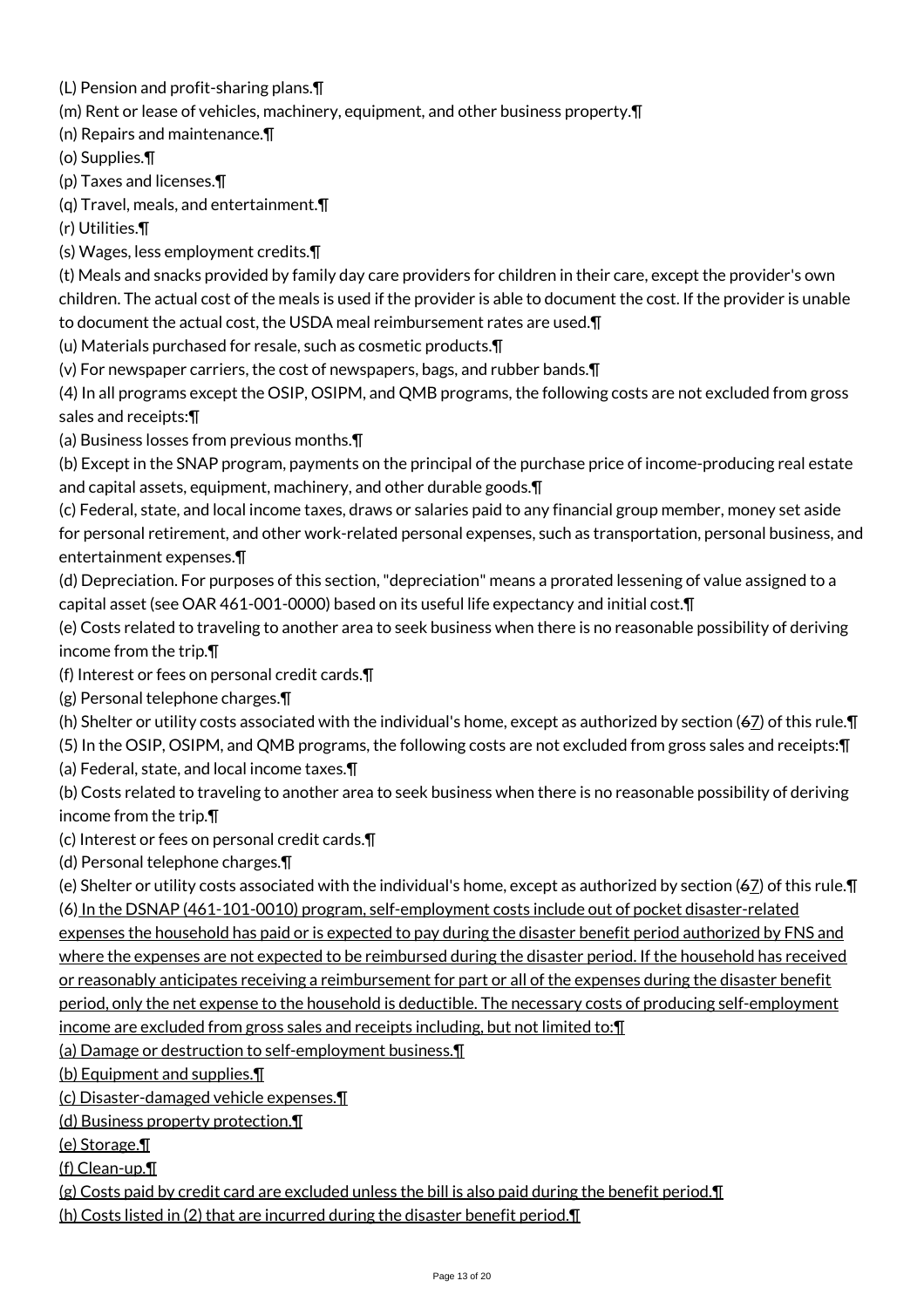(7) The exclusions for items used for both business and personal purposes, such as automobiles and a residence, including utilities, are limited by the following subsections:¶

(a) In the ERDC, OSIP, OSIPM, and QMB programs, the portion of the expense that is for business use only is excluded.¶

(b) In the SNAP program, costs are excluded for a separate office or shop located on the property used as a home, if the costs are billed separately from the residence. Costs for other items used for both business and personal use are excluded.¶

(78) If no member of the financial group (see OAR 461-110-0530) has been self-employed for a sufficiently long period to ascertain the costs of self-employment, the costs may be estimated.¶

(89) For an individual participating in the microenterprise component (see OAR 461-190-0197) of the JOBS program, costs are excluded according to this rule and general accounting principles, as applied by a certified public accountant, bookkeeping firm, or other entity approved by the Department.

Statutory/Other Authority: ORS 409.050, 411.060, 411.070, 411.404, 411.816, 412.006, 412.049, 413.085, 414.685

Statutes/Other Implemented: ORS 409.010, 409.050, 411.060, 411.070, 411.404, 411.816, 412.006, 412.049, 413.085, 414.685, 414.839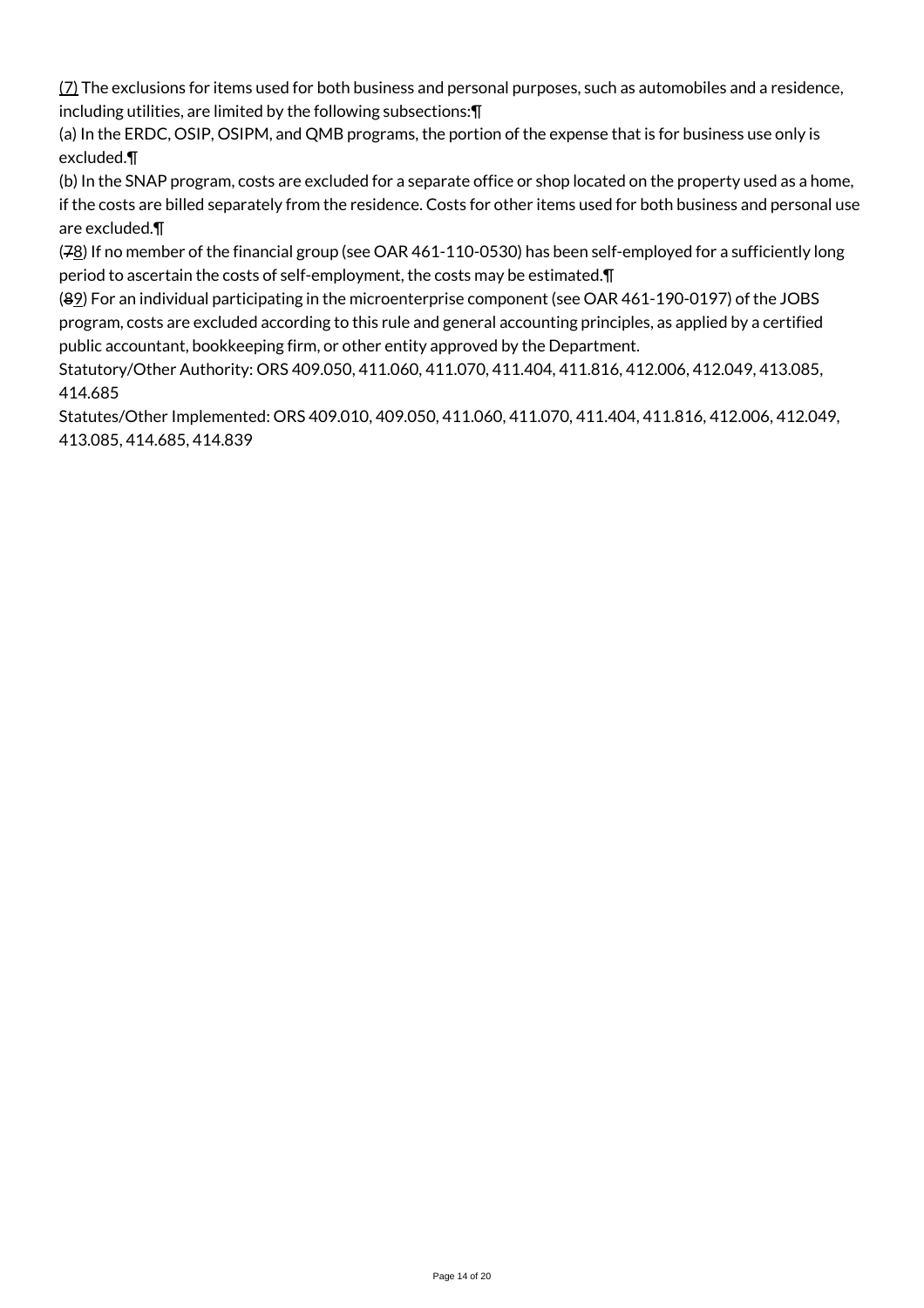## AMEND: 461-155-0030

## NOTICE FILED DATE: 01/30/2020

RULE SUMMARY: OAR 461-155-0030 about income and payment standards in the REF and TANF programs is being amended to clarify that the Exit Limit Increase (ELI) standards chart is used for open TANF cases both during the certification period and at re-certification. This amendment makes the policy clear and aligns the rule with Integrated Eligibility.

CHANGES TO RULE:

461-155-0030 Income and Payment Standards; REF, TANF ¶

# Retroactively effective July 6, 2020:¶

(1) In the REF and TANF programs, the standards in this rule are applied to determine eligibility (see OAR 461- 001-0000) and benefit amount as provided in OAR 461-160-0100.¶

(2) The Countable Income Limit Standards in this section apply to all individuals applying for or receiving REF or TANF benefits who are not eligible for the Exit Limit Increase (ELI) Standards in section (3) of this rule.¶ (a) For each need group (see OAR  $461-110-0630$ ) containing an adult, the following table is used:  $\frac{1}{2}$  see attached table]¶

(b) For each need group containing no adult, the following table is used:  $\frac{1}{2}$  fsee attached table I

(c) In the TANF program, a caretaker relative (see OAR 461-001-0000) other than a parent (see OAR 461-001- 0000) who chooses not to be included in the need group is subject to the "non-needy caretaker relative countable income limit standard" for the filing group which is set at 185 percent of the federal poverty level (see OAR 461- 155-0180).¶

(3) The ELI Standards in this section apply to an open TANF benefit group with income (mustserve as the countable and adjusted income limits when the following requirements are met:¶

(a) The income of the benefit group includes earned income) above the standards in section (2) of this rule or upon restoring benefits to a TANF (see OAR 461-145-0120).¶

(b) The earned income was earned by an individual in the benefit group.¶

(c) The ELI Standards are used:¶

(A) During the certification period (see OAR 461-001-0000),¶

(B) When the filing date (see OAR 461-115-0040) is established on or before the last day of the certification period of the benefit group, or¶

(C) When TANF benefits of the benefit group aftwere closured due to earned income overand the standards in section (2) or (3) of this rule within the previous 30 daysbenefit group establishes a filing date within 30 days following the closure.¶

 $\text{ad}$ ) For each need group containing an adult, the following table is used: <del>[see attached table]</del>

(be) For each need group containing no adult, the following table is used: [see attached table]

(4) The Adjusted Income Limit Standards in this section apply to all individuals applying for or receiving REF or

TANF benefits who are not eligible for the ELI Standards in section (3) of this rule.¶

(a) For each need group containing an adult, the following table is used: [see attached table]

(b) For each need group containing no adult, the following table is used:  $\frac{1}{2}$  feee attached table  $\P$ 

(5) The Payment Standards in this section are used to calculate benefit amounts for individuals receiving REF or TANF benefits.¶

(a) For each benefit group containing an adult, the following table is used:  $\frac{1}{2}$  see attached table  $\P$ 

(b) For each benefit group containing no adult, the following table is used:  $\frac{1}{2}$  see attached table  $\frac{1}{2}$ [see attached table]

Statutory/Other Authority: ORS 409.050, 411.060, 411.070, 412.006, 412.049, 412.124 Statutes/Other Implemented: ORS 409.010, 409.050, 411.060, 411.070, 412.006, 412.049, 412.124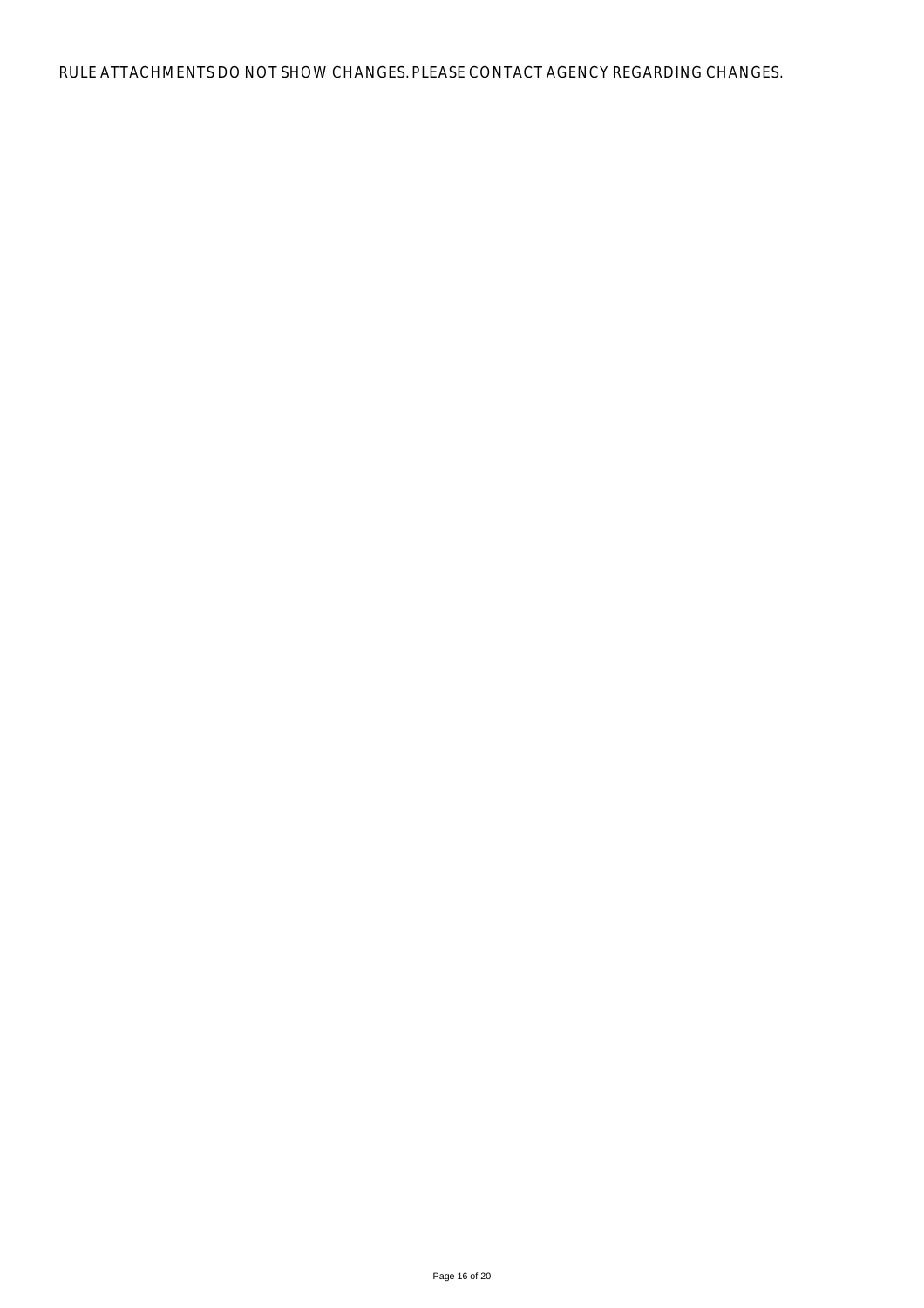(2)

(a)

|                     |                | No. in Need Group |                            |                |       | <b>Amount</b> |       |       |       |                                |
|---------------------|----------------|-------------------|----------------------------|----------------|-------|---------------|-------|-------|-------|--------------------------------|
|                     |                |                   | $\mathbf{1}$               |                |       | \$345         |       |       |       |                                |
|                     |                |                   |                            | $\overline{c}$ |       | 499           |       |       |       |                                |
|                     |                |                   |                            | 3              |       | 616           |       |       |       |                                |
|                     |                |                   |                            | $\overline{4}$ |       | 795           |       |       |       |                                |
|                     |                |                   |                            | 5              |       | 932           |       |       |       |                                |
|                     |                |                   |                            | 6              |       | 1,060         |       |       |       |                                |
|                     |                |                   |                            | $\overline{7}$ |       | 1,206         |       |       |       |                                |
|                     |                |                   |                            | $8\,$          |       | 1,346         |       |       |       |                                |
|                     |                |                   |                            | 9              |       | 1,450         |       |       |       |                                |
|                     |                |                   |                            | 10             |       | 1,622         |       |       |       |                                |
|                     |                |                   | Each additional individual |                |       | 172           |       |       |       |                                |
| (b)                 |                |                   |                            |                |       |               |       |       |       |                                |
| No. in<br>Household | $\mathfrak{2}$ | 3                 | $\overline{4}$             | 5              | 6     | $\tau$        | $8\,$ | 9     | $10+$ | No. in<br><b>Benefit Group</b> |
|                     | \$249          | \$205             | \$198                      | \$186          | \$176 | \$172         | \$168 | \$161 | \$162 | $\mathbf{1}$                   |
|                     |                | 410               | 396                        | 372            | 352   | 344           | 336   | 322   | 324   | $\frac{2}{3}$                  |
|                     |                |                   | 594                        | 558            | 528   | 516           | 504   | 483   | 486   |                                |
|                     |                |                   |                            | 744            | 704   | 688           | 672   | 644   | 648   | $\overline{4}$                 |
|                     |                |                   |                            |                | 880   | 860           | 840   | 805   | 810   | 5                              |
|                     |                |                   |                            |                |       | 1,032         | 1,008 | 966   | 972   | $\sqrt{6}$                     |
|                     |                |                   |                            |                |       |               | 1,176 | 1,127 | 1,134 | $\boldsymbol{7}$               |
|                     |                |                   |                            |                |       |               |       | 1,288 | 1,296 | $\,8\,$                        |
|                     |                |                   |                            |                |       |               |       |       | 1,458 | $9+$                           |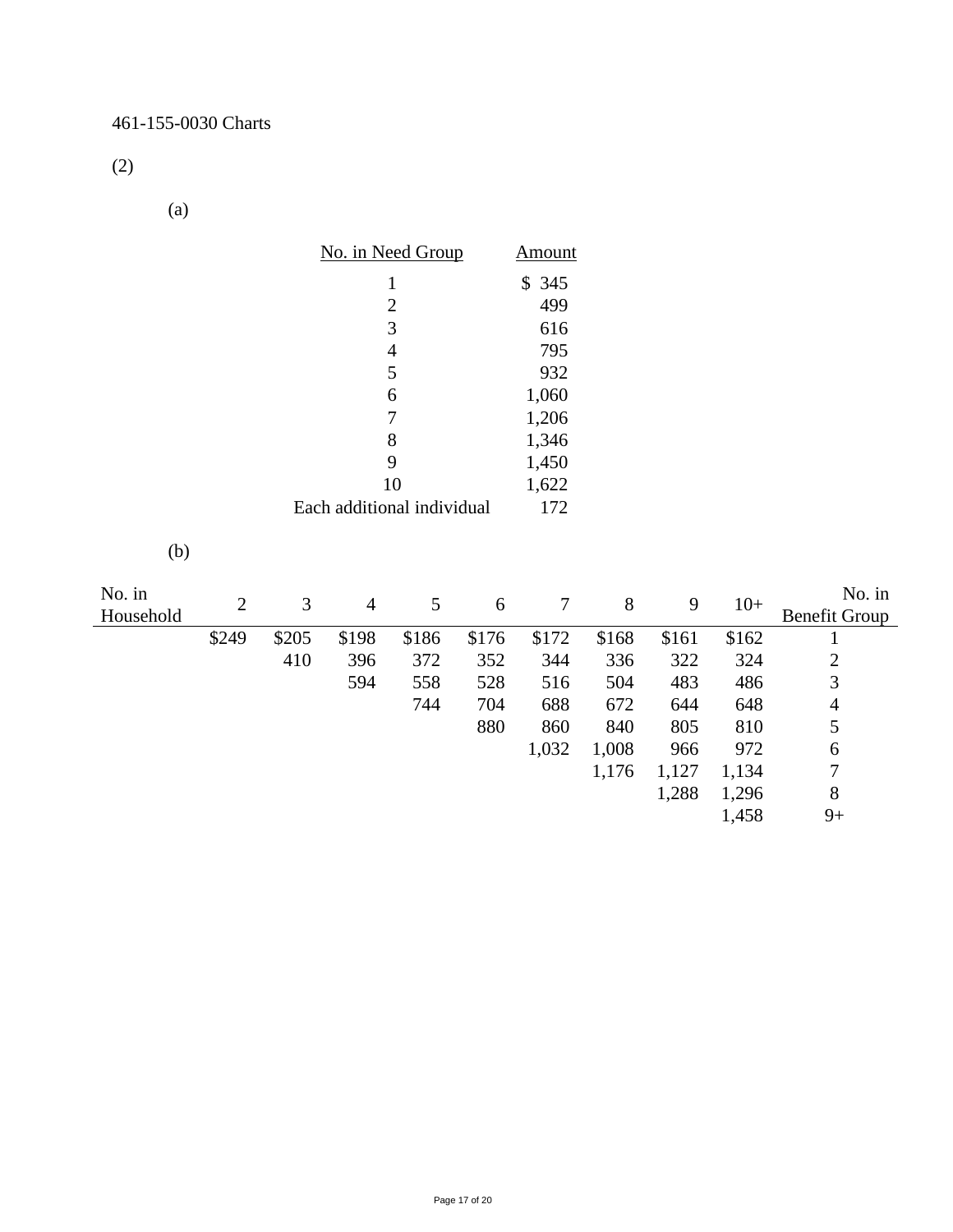(3)

(d)

| No. in Need Group          | Amount |
|----------------------------|--------|
| 1                          | \$678  |
| 2                          | 864    |
| 3                          | 1,012  |
| 4                          | 1,242  |
| 5                          | 1,442  |
| 6                          | 1,666  |
| 7                          | 1,846  |
| 8                          | 2,060  |
| 9                          | 2,186  |
| 10                         | 2,408  |
| Each additional individual | $+220$ |

(e)

| No. in<br>Household | $\overline{2}$ | 3     | $\overline{4}$ | 5     | 6     |       | 8     | 9     | $10+$ | No. in<br><b>Benefit Group</b> |
|---------------------|----------------|-------|----------------|-------|-------|-------|-------|-------|-------|--------------------------------|
|                     | \$456          | \$360 | \$334          | \$312 | \$300 | \$286 | \$280 | \$266 | \$264 |                                |
|                     |                | 696   | 644            | 600   | 576   | 548   | 536   | 508   | 504   | $\overline{2}$                 |
|                     |                |       | 954            | 888   | 852   | 810   | 792   | 750   | 744   | 3                              |
|                     |                |       |                | 1,176 | 1,128 | 1,072 | 1,048 | 992   | 984   | 4                              |
|                     |                |       |                |       | 1,404 | 1,334 | 1,304 | 1,234 | 1,224 | 5                              |
|                     |                |       |                |       |       | 1,596 | 1,560 | 1,476 | 1,464 | 6                              |
|                     |                |       |                |       |       |       | 1,816 | 1,718 | 1,704 | 7                              |
|                     |                |       |                |       |       |       |       | 1,960 | 1,944 | 8                              |
|                     |                |       |                |       |       |       |       |       | 2,184 | $9+$                           |

(4)

(a)

| <u>No. in Need Group</u> | Amount    |
|--------------------------|-----------|
|                          | \$<br>326 |
| $\overline{2}$           | 416       |
| 3                        | 485       |
| 4                        | 595       |
| 5                        | 695       |
| 6                        | 796       |
| 7                        | 886       |
|                          | 976       |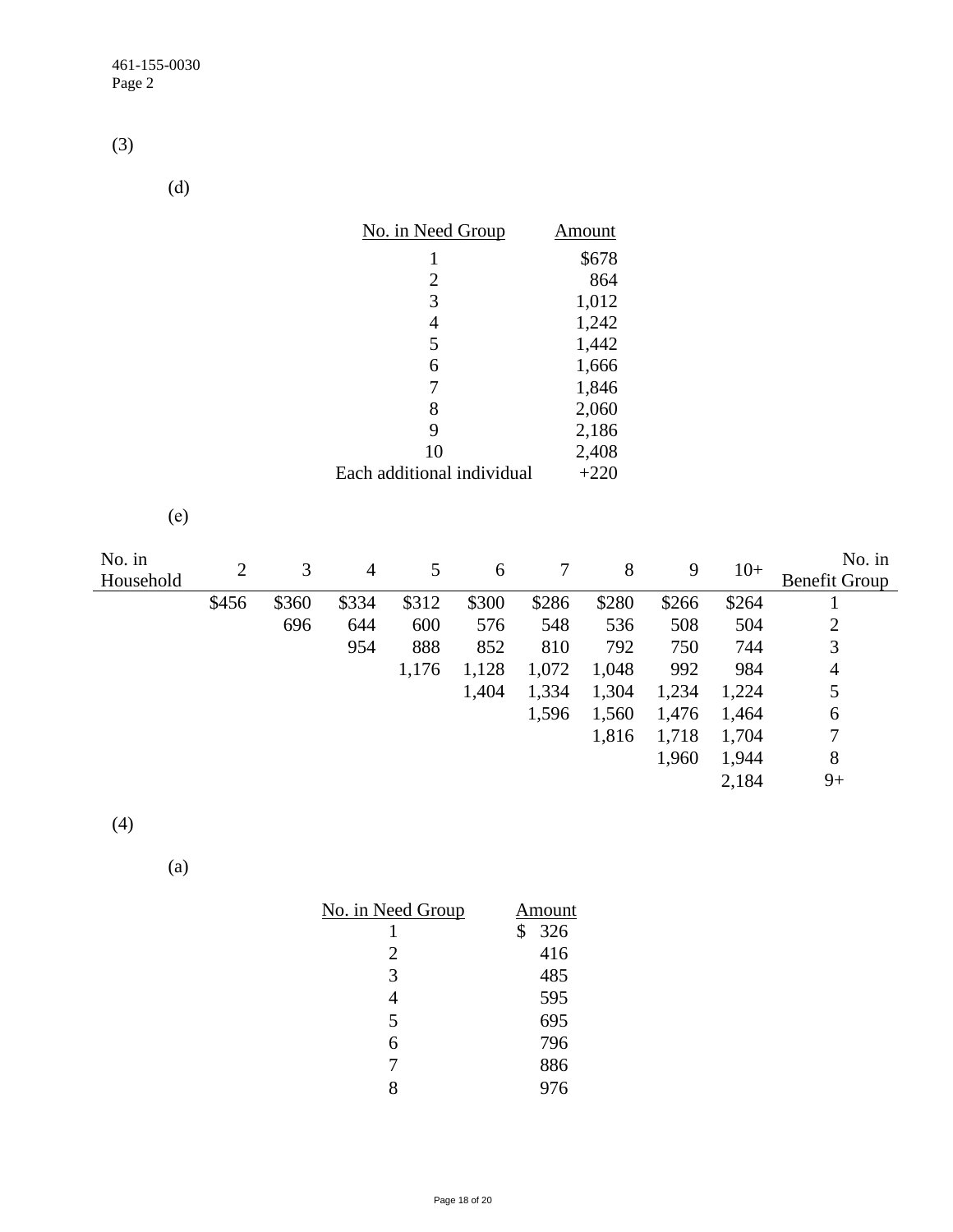| Q                          | 1,039 |
|----------------------------|-------|
| 10                         | 1,150 |
| Each additional individual | 110   |

| No. in    | 2     | 3     |       | 5     |       |       | 8     | 9     | $10+$ | No. in               |
|-----------|-------|-------|-------|-------|-------|-------|-------|-------|-------|----------------------|
| Household |       |       | 4     |       | 6     |       |       |       |       | <b>Benefit Group</b> |
|           | \$220 | \$173 | \$160 | \$151 | \$144 | \$138 | \$134 | \$127 | \$127 |                      |
|           |       | 334   | 308   | 290   | 276   | 264   | 256   | 242   | 242   | $\overline{2}$       |
|           |       |       | 456   | 429   | 408   | 390   | 378   | 357   | 357   | 3                    |
|           |       |       |       | 568   | 540   | 516   | 500   | 472   | 472   | 4                    |
|           |       |       |       |       | 672   | 642   | 622   | 587   | 587   | 5                    |
|           |       |       |       |       |       | 768   | 744   | 702   | 702   | 6                    |
|           |       |       |       |       |       |       | 866   | 817   | 817   | 7                    |
|           |       |       |       |       |       |       |       | 932   | 932   | 8                    |
|           |       |       |       |       |       |       |       |       | 1,047 | $9+$                 |

(5)

(a)

| No. in Benefit Group       | Amount    |
|----------------------------|-----------|
| 1                          | \$<br>339 |
| 2                          | 432       |
| 3                          | 506       |
| $\overline{4}$             | 621       |
| 5                          | 721       |
| 6                          | 833       |
| 7                          | 923       |
| 8                          | 1,030     |
| 9                          | 1,093     |
| 10                         | 1,204     |
| Each additional individual | 110       |

| I |  |
|---|--|

| No. in<br>Household |       | 3     | 4     |       | 6     |       | 8     | 9     | $10+$ | No. in<br><b>Benefit Group</b> |
|---------------------|-------|-------|-------|-------|-------|-------|-------|-------|-------|--------------------------------|
|                     | \$228 | \$180 | \$167 | \$156 | \$150 | \$143 | \$140 | \$133 | \$132 |                                |
|                     |       | 348   | 322   | 300   | 288   | 274   | 268   | 254   | 252   |                                |
|                     |       |       | 477   | 444   | 426   | 405   | 396   | 375   | 372   | 3                              |
|                     |       |       |       | 588   | 564   | 536   | 524   | 496   | 492   | 4                              |
|                     |       |       |       |       | 702   | 667   | 652   | 617   | 612   |                                |
|                     |       |       |       |       |       | 798   | 780   | 738   | 732   | <sub>0</sub>                   |